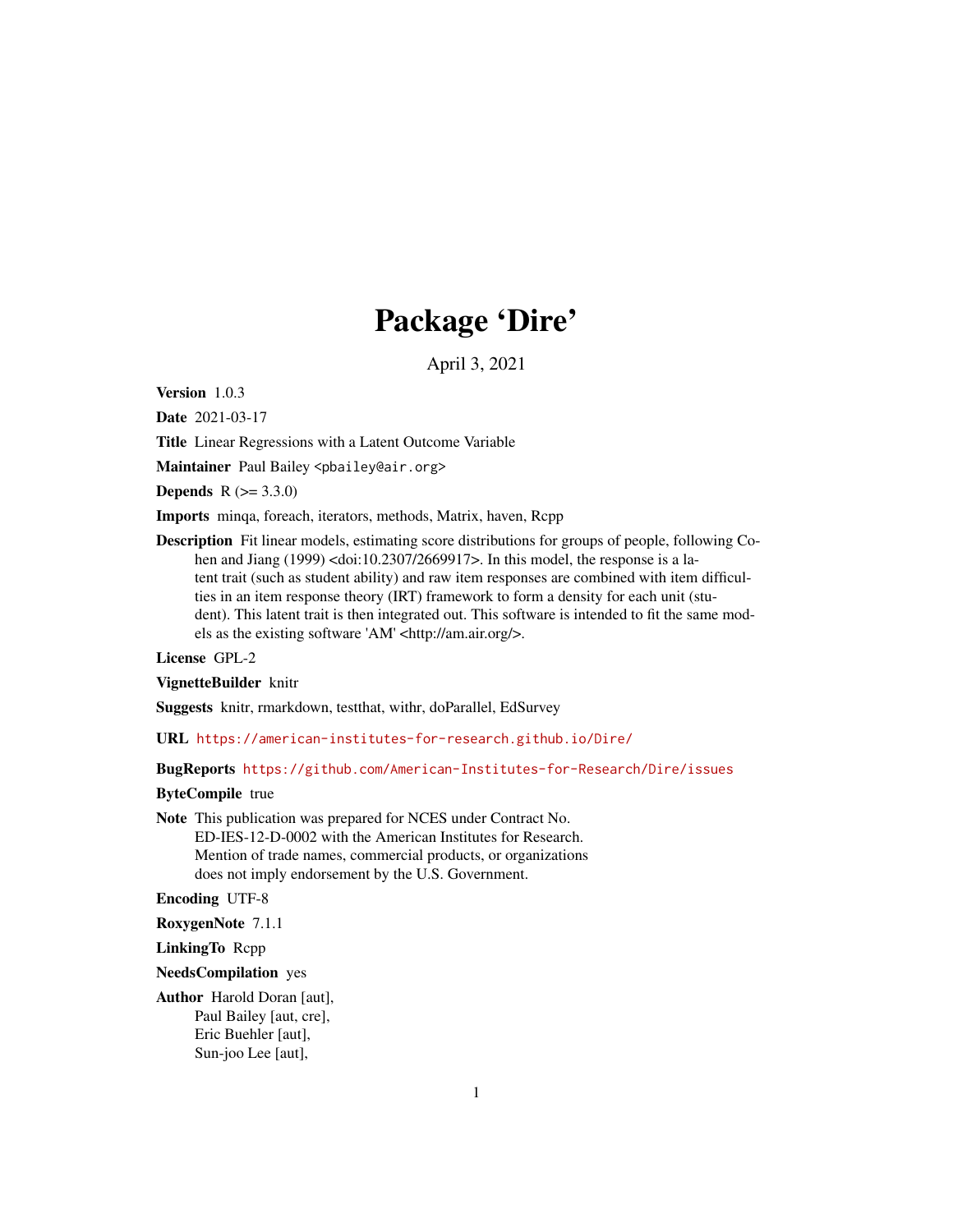Claire Kelley [ctb], Emmanuel Sikali [pdr]

Repository CRAN

Date/Publication 2021-04-03 17:10:02 UTC

### R topics documented:

mml . . . . . . . . . . . . . . . . . . . . . . . . . . . . . . . . . . . . . . . . . . . . . [2](#page-1-0)

**Index** [9](#page-8-0)

mml *Marginal Maximum Likelihood Estimation of Linear Models*

#### Description

Implements a survey-weighted marginal maximum estimation, a type of regression where the outcome is a latent trait (such as student ability). Instead of using an estimate, the likelihood function marginalizes student ability. Includes a variety of variance estimation strategies.

#### Usage

```
mml(
  formula,
  stuItems,
  stuDat,
  idVar,
  dichotParamTab = NULL,
  polyParamTab = NULL,
  testScale = NULL,
  Q = 30,
 minNode = -4,maxNode = 4,
  polyModel = c("GPCM", "GRM"),
  weightVar = NULL,
  multiCore = FALSE,
  bobyqaControl = list(maxfun = 1e+05),
  composite = TRUE,
  strataVar = NULL,
 PSUVar = NULL,
  fast = TRUE)
```
<span id="page-1-0"></span>2 mml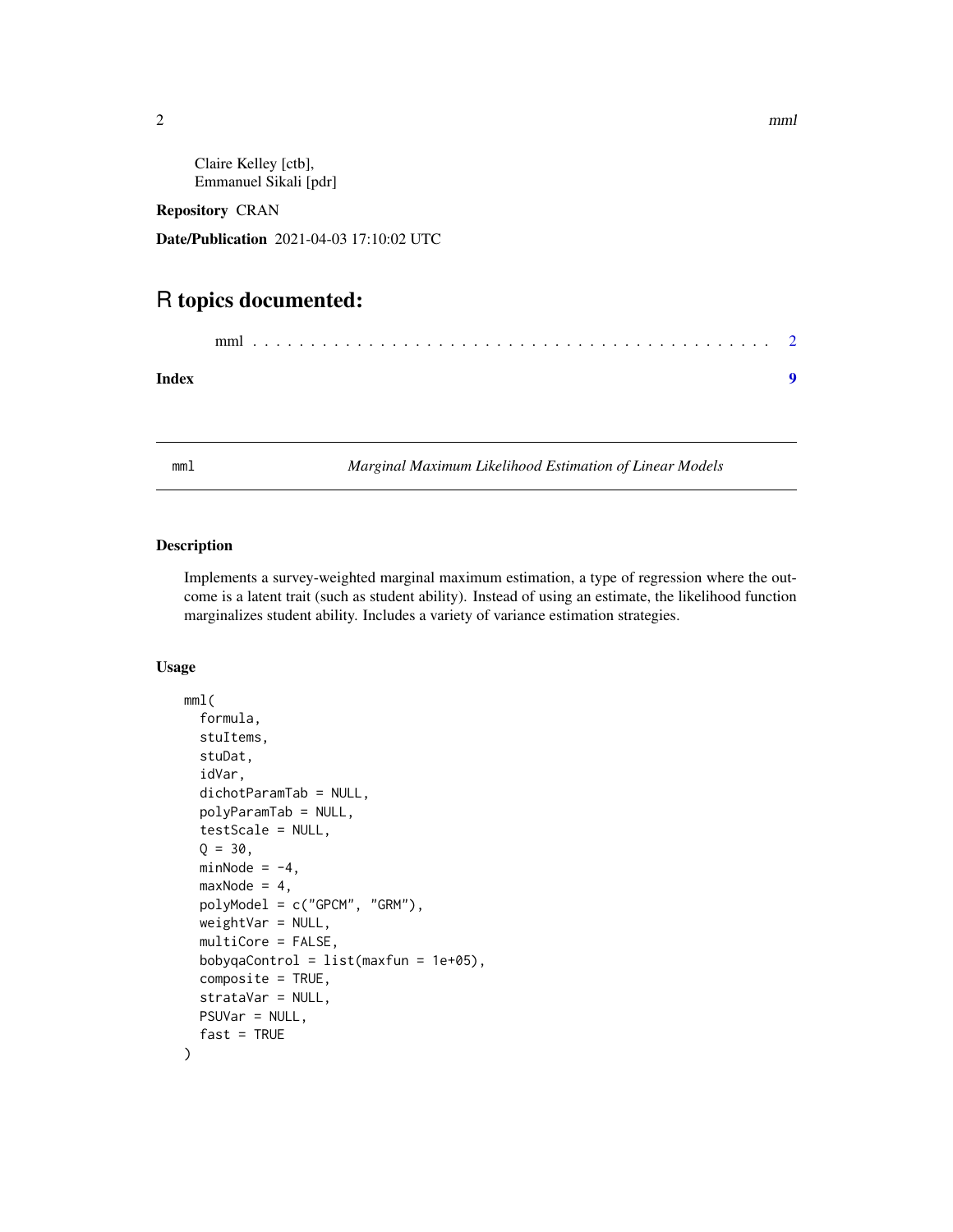#### $mml$  3

#### **Arguments**

| formula       | a formula object in the style of 1m                                                                                                                                                      |
|---------------|------------------------------------------------------------------------------------------------------------------------------------------------------------------------------------------|
| stuItems      | a list where each element is named a student ID and contains a data. frame; see<br>Details for the format                                                                                |
| stuDat        | a data. frame with a single row per student. Predictors in the formula must be<br>in stuDat.                                                                                             |
| idVar         | a variable name on stuDat that is the identifier. Every ID from stuDat must<br>appear on stuItems and vice versa.                                                                        |
|               | dichotParamTab a data. frame of dichotimous item information, see Details                                                                                                                |
| polyParamTab  | a data. frame of polytimous item information, see Details                                                                                                                                |
| testScale     | a data. frame of scaling information, see Details                                                                                                                                        |
| Q             | an integer; the number of integration points                                                                                                                                             |
| minNode       | a numeric; the smallest integration point for the latent variable                                                                                                                        |
| maxNode       | a numeric; the largest integration point for the latent variable                                                                                                                         |
| polyModel     | polytomous response model; one of GPCM for the Graded Partial Credit Model<br>or GRM for the Graded Response Model                                                                       |
| weightVar     | a variable name on stuDat that is the full sample weight                                                                                                                                 |
| multiCore     | allows the foreach package to be used. You should have already setup the the<br>registerDoParallel function in the doParallel package.                                                   |
| bobyqaControl | a list that gets passed to the bobyqa optimizer in minqa                                                                                                                                 |
| composite     | a logical indicating if an overall test should be treated as a composite score; a<br>composite is a weighted average of the subscales in it.                                             |
| strataVar     | character naming a variable on stuDat, the variable indicating the stratum for<br>each row. Used in post-hoc robust variance estimation.                                                 |
| PSUVar        | character naming a variable on stuDat; the primary sampling unit (PSU) vari-<br>able. Used in post-hoc robust variance estimation. The values do not need to be<br>unique across strata. |
| fast          | a logical indicating if cpp code should be used in mml processes. This should<br>yield speed-ups to runs.                                                                                |

#### Details

The mml function models a latent outcome conditioning on item response data, covariate data, item parameter information, and scaling information. These four parts are broken up into at least one argument each. Student item response data go into stuItems; whereas student covariates, weights, and sampling information go into stuDat. The dichotParamTab and polyParamTab contains item parameter information for dichotimous and polytimous items, respectively—the item parameter data is the result of an existing item parameter scaling. In the case of the National Assessment of Educational Progress (NAEP), they can be found online, for example, at https://nces.ed.gov/nationsreportcard/tdw/analysis/scali Finally, information about scaling and subscale weights for composites are put in testScale.

The model for dichotomous responses data is, by default, three Parameter Logit (3PL), unless the item parameter information provided by users suggests otherwise. For example, if the scaling used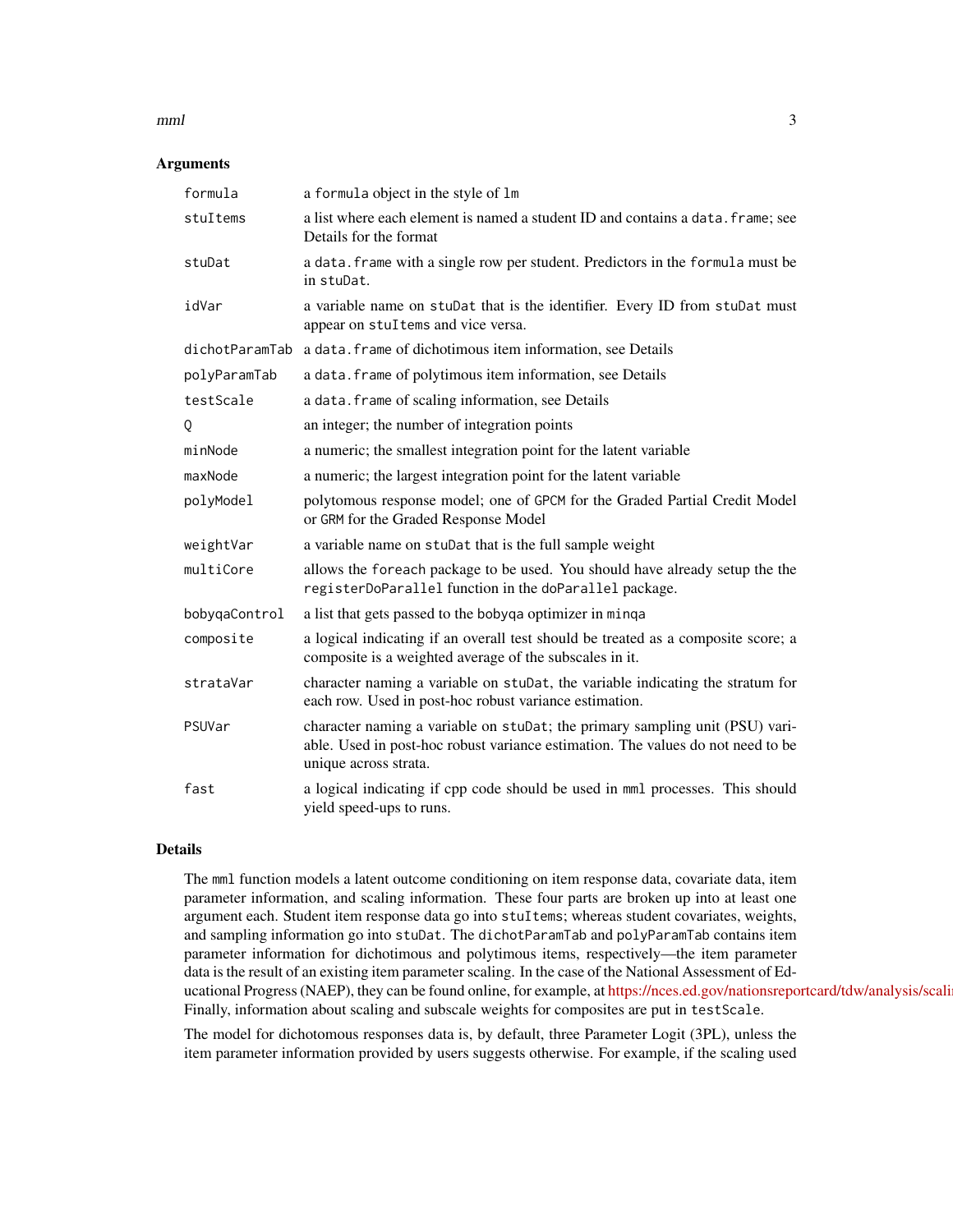a two Parameter Logit (2PL) model, then the guessing parameter can simply be set to zero. For polytomous responses data, the model is dictated by the polyModel argument.

The dichotParamTab argument is a data.frame with a column named ItemID that identifies the items and agrees with the key column in the stuItems argument, and, for a 3PL item, columns slope, difficulty, and guessing for the "a", "d", and "g" parameters, respectively; see the vignette for details of the 3PL model. Users can also use the column names directly from the vignette notation ("a", "d", and "g") if they prefer. Items that are missing (NA) are not used in the likelihood function Users wishing to apply a special behavior for a subset of items can use set those items to an invalid score and put that in the dichotParamTab column missingCode. They are then scored as if they are missingValue proportion correct. To use the guessing parameter for the proportion correct set missingValue to "c".

The polyParamTab has columns ItemID that must match with the key from stuItems, as well as slope (which can also be called a) that corresponds to the a parameter in the vignette. Users must also specify the location of the cut points (d-sub-cj in the vignette) which are named d1, d2, ..., up to dn where n is one less than the number of score points. Some people prefer to also apply a shift to all of these and this shift is applied when there is a column named itemLocation by simply adding that to every  $d*$  column. Items are not included in the likelihood for an individual when there value on stuItems is NA, but no provision is made for guessing, nor special provision for missing codes in polytimious items.

For both dichotParamTab and polyParamTab users wishing to use a D paramter of 1.7 (or any other value) may specify that, per item, in a column named D.

When there are multiple constructs, subscales, or the user wants a composite score, additional, optional, columns test and subtest can be used. these columns can be numeric or text, they must agree with the same columns in testScale to scale the results.

Student data are broken up into two parts. The item response data goes into stuItems, and the student covariates for the formula go into stuDat. Information about items, such as item difficulties, is in paramTab. All dichotomous items are assumed to be 3PL, though by setting the guessing parameter to zero, the user can use a 2PL or the one Parameter Logit (1PL) or Rasch models. The model for polytomous responses data is dictated by the polyModel argument.

The marginal maximum likelihood then integrates the product of the student ability from the assessment data, and the estimate from the linear model estimates each student's ability based on the formula provided and a residual standard error term. This integration happens from the minimum node to the maximum node in the control argument (described later in this section) with Q quadrature points.

The stuItems argument has the scored student data. It is a list where each element is named with student ID and contains a data. frame with at least two columns. The first required column is named key and shows the item name as it appears in paramTab; the second column in named score and shows the score for that item. For binomial items, the score is 0 or 1. For GPCM items, the scores start at zero as well. For GRM, the scores start at 1.

For a GPCM model, P0 is the "a" parameter, and the other columns are the "d" parameters; see the vignette for details of the GPCM model.

The quadrature points then are a range from minNode to maxNode with a total of Q nodes.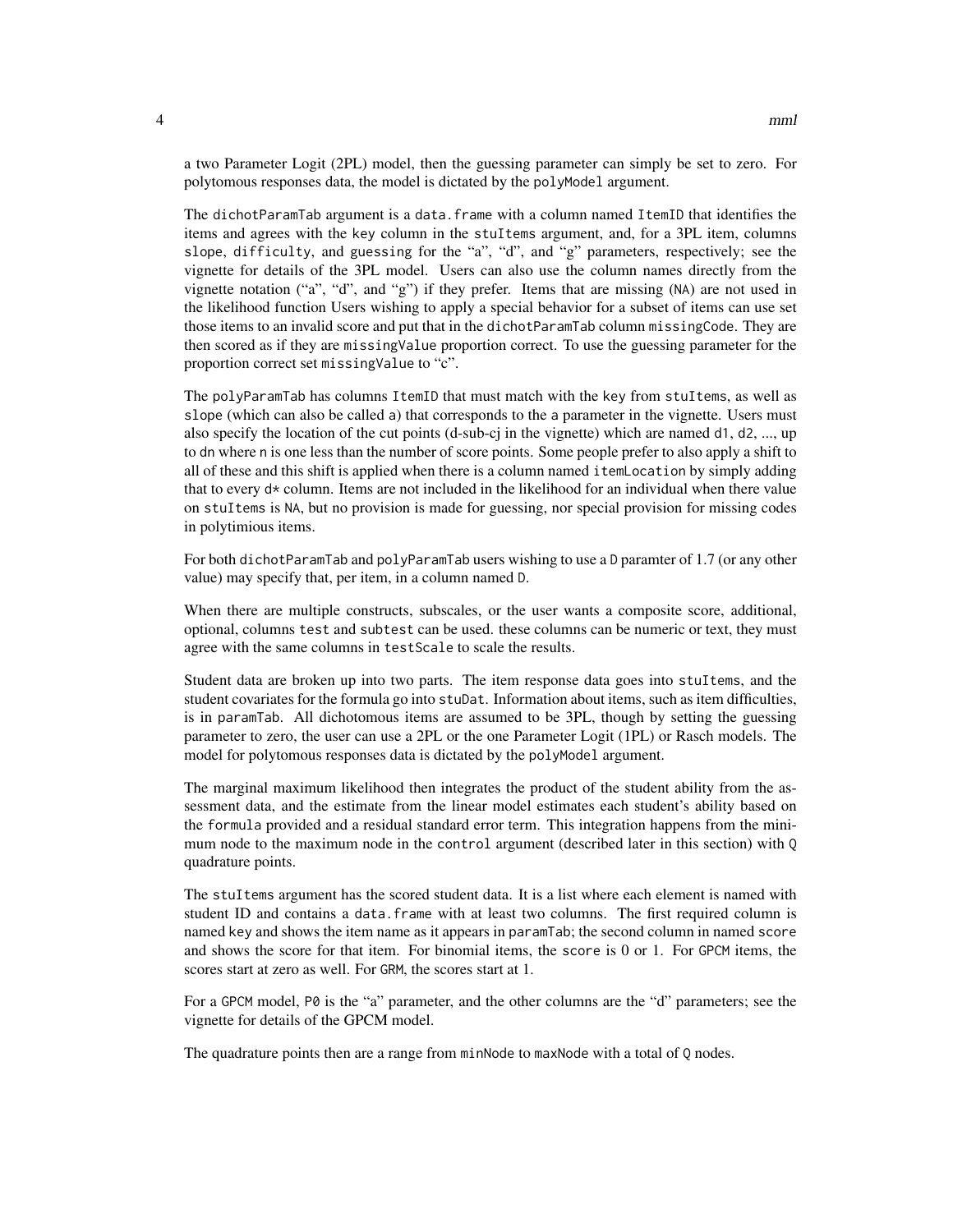$mml$  5

#### Value

when called for a single subscale or overall score, returns object of class mmlMeans. This is a list with elements:

- call the call used to generate this mml.means object
- coefficients the unscaled marginal maximum likelihood regression coefficients
- LogLik the log-likelihood of the fit model
- X the design matrix of the marginal maximum likelihood regression
- Convergence a convergence note from the bobyqa optimizer
- location used for scaling the estimates
- scale used for scaling the estimates
- lnlf the log-likelihood function of the unscaled parameters
- rr1 the density function of each individual, conditional only on item responses in stuItems
- stuDat the stuDat argument
- weightVar the name of the weight variable on stuDat
- nodes the nodes the likelihood was evaluated on
- iterations the number of iterations required to reach convergence
- obs the number of observations used
- weightedObs the weighted N for the observations
- strataVar the column name of the stratum variable on stuDat; potentially used for variance estimation
- PSUVar the column name of the stratum variable on stuDat; potentially used for variance estimation

When a composite score is computed there are several subscales run and the return is a mmlCompositeMeans. Many elements are themselves list with one element per construct. this is a list with elements:

- call the call used to generate this mml.means object
- coefficients matrix of the unscaled marginal maximum likelihood regression coefficients, each row represents a subscale, each column represents a coefficient
- X the design matrix of the marginal maximum likelihood regression
- rr1 a list of elements, each the rr1 object for a subscale (see mmlMeans output)
- ids The ID variable used for each row of stuDat
- Convergence a vector of convergence notes from the bobyqa optimizer
- lnlfl a list of log-likelihood functions of the unscaled parameters, by construct
- stuDat a list of stuDat data frames, as used when fitting each construct, filtered to just relevant student records
- weightVar the name of the weight variable on stuDat
- nodes the nodes the likelihood was evaluated on
- iterations a vector of the number of iterations required to reach convergence on each construct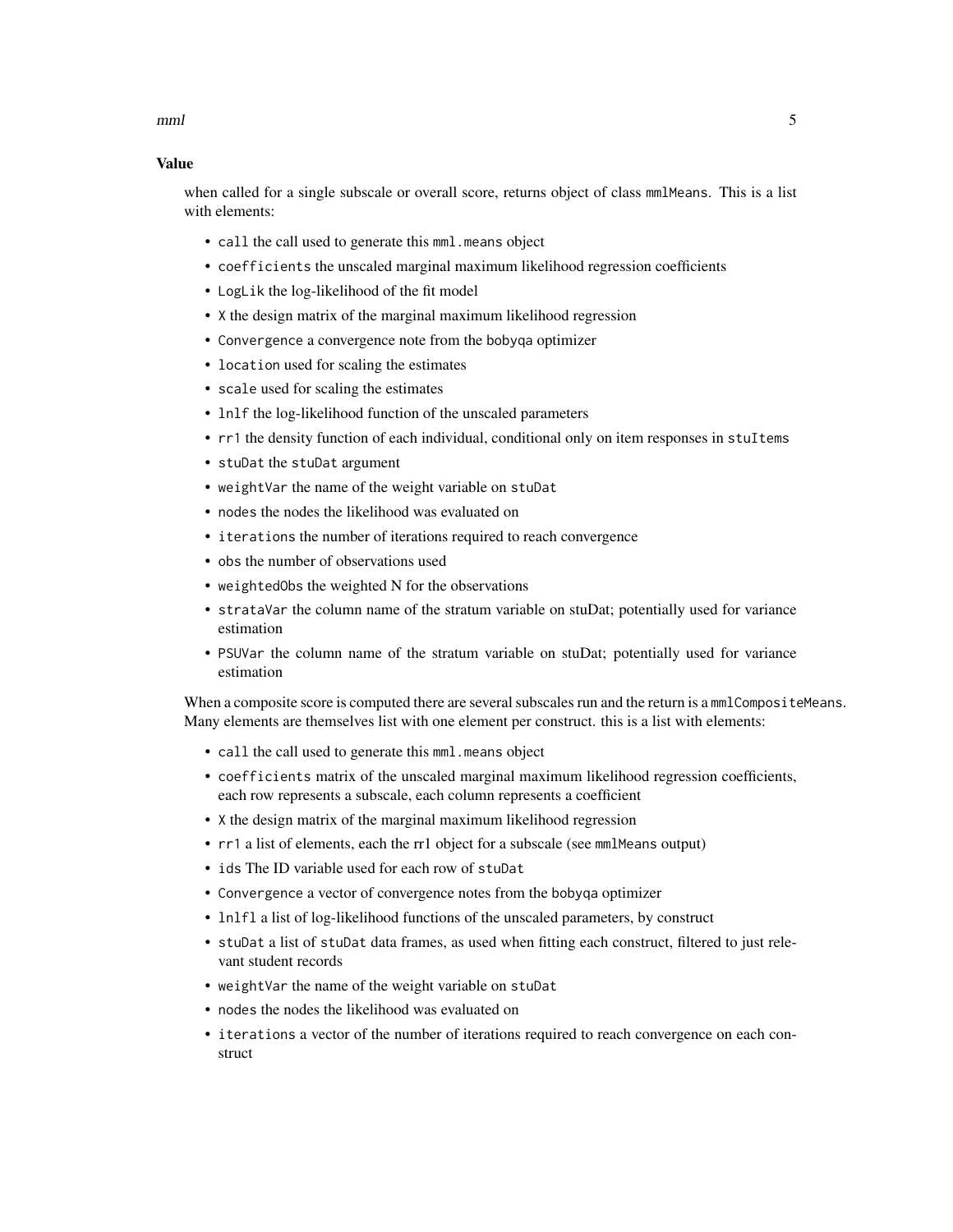- obs a vector of the the number of observations used on each construct
- testScale the testScale used to scale the data
- weightedObs a vector of the weighted N for the observations
- SubscaleVC the covariance matrix of subscales. The residuals are assumed to be multivariate normal with this covairiance matrix
- idVar the name of the identifier used on stuDat and stuItems data
- resl list of mmlMeans objects, one per construct
- strataVar the column name of the stratum variable on stuDat; potentially used for variance estimation
- PSUVar the column name of the stratum variable on stuDat; potentially used for variance estimation

LogLik is not returned because there is no likelihood for a composite model.

#### Author(s)

Harold Doran, Paul Bailey, Claire Kelley, Sun-joo Lee, and Eric Buehler

#### Examples

## Not run: require(EdSurvey)

```
# 1) make param tab for dichotomous items
dichotParamTab <- data.frame(ItemID = c("m109801", "m020001", "m111001",
                                        "m046301", "m046501", "m051501",
                                        "m111601", "m111301", "m111201",
                                        "m110801", "m110101"),
                             test = rep("composite",11),
                             subtest = c(rep("num", 6), rep("alg", 5)),slope = c(0.96, 0.69, 0.83,0.99, 1.03, 0.97,
                                       1.45, 0.59, 0.34,
                                       0.18, 1.20),
                             difficulty = c(-0.37, -0.55, 0.85,-0.97, -0.14, 1.21,0.53, -1.84, -0.46,
                                             2.43, 0.70),
                             guessing = c(0.16, 0.00, 0.17,0.31, 0.37, 0.18,
                                          0.28, 0.15, 0.09,
                                          0.05, 0.18),
                             D = rep(1.7, 11),MODEL = rep("3pl", 11))
# param tab for GPCM items
polyParamTab <- data.frame(ItemID = factor(c("m0757cl", "m066501")),
                           test = rep("composite",2),
                           subtest = rep("alg", 2),slope = c(0.43, 0.52), # could also be called "a"
```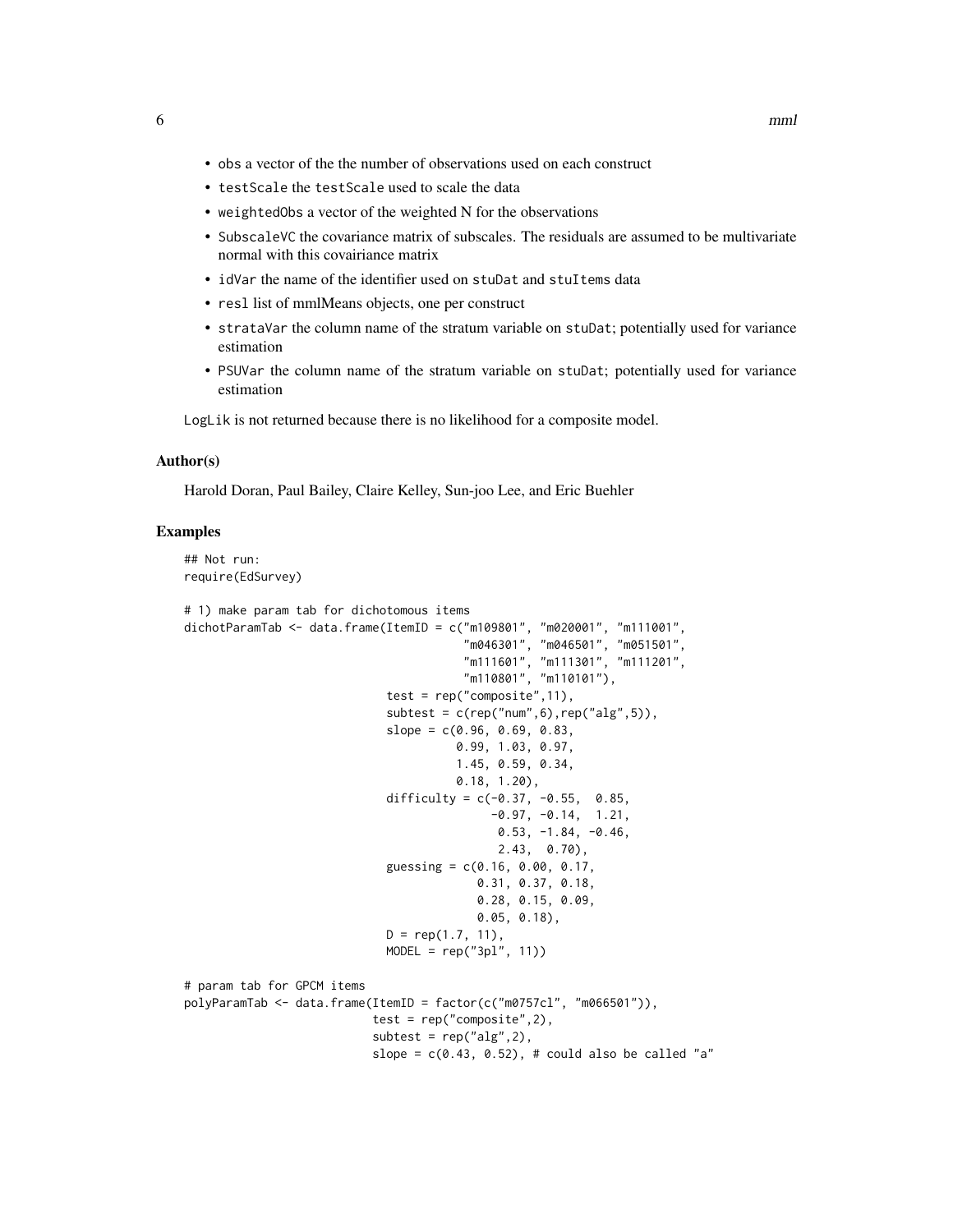$mml$  7

```
itemLocation = c(-1.21, -0.96), # added to d1 ... dn
                           d1 = c(2.38, -0.56),
                           d2 = c(-0.57, 0.56),
                           d3 = c(-1.18, NA),
                           D = c(1.7, 1.7),
                      scorePoints = c(4L, 3L) # number of score points, read d1 to d(n-1)
# read-in NAEP Primer data
sdf <- readNAEP(system.file("extdata/data", "M36NT2PM.dat", package = "NAEPprimer"))
# read in these items
items <- c(as.character(dichotParamTab$ItemID), as.character(polyParamTab$ItemID))
# dsex, student sex
# origwt, full sample weights
# repgrp1, stratum indicator
# jkunit, PSU indicator
edf <- getData(data=sdf, varnames=c(items, "dsex", "origwt", "repgrp1", "jkunit", "sdracem"),
               omittedLevels = FALSE, returnJKreplicates=FALSE)
# make up a student ID
edf$sid <- paste0("S",1:nrow(edf))
# apply simplified scoring
for(i in 1:length(items)) {
 coli <- items[i]
 # save the original
 rawcol <- paste0(coli,"raw")
 edf[,rawcol] <- edf[,coli]
 if( coli %in% dichotParamTab$ItemID) {
    edf[,coli] <- ifelse(grepl("[ABCDE]", edf[,rawcol]), 0, NA)
    edf[,coli] <- ifelse(grepl("*", edf[,rawcol]), 1, edf[,coli])
 } else {
    # scale for m066501
    edf[,coli] <- ifelse(grepl("Incorrect", edf[,rawcol]), 0, NA)
    edf[,coli] <- ifelse(grepl("Partial", edf[,rawcol]), 1, edf[,coli])
    edf[,coli] <- ifelse(grepl("Correct", edf[,rawcol]), 2, edf[,coli])
    # scale for m0757cl
    edf[,coli] <- ifelse(grepl("None correct", edf[,rawcol]), 0, edf[,coli])
   edf[,coli] <- ifelse(grepl("One correct", edf[,rawcol]), 1, edf[,coli])
   edf[,coli] <- ifelse(grepl("Two correct", edf[,rawcol]), 2, edf[,coli])
    edf[,coli] <- ifelse(grepl("Three correct", edf[,rawcol]), 3, edf[,coli])
 }
 edf[,rawcol] <- NULL # delete original
}
# stuItems has one row per student/item combination
stuItems <- edf[,c("sid", items)]
stuItems <- reshape(data=stuItems, varying=c(items), idvar=c("sid"),
                    direction="long", v.names="score", times=items, timevar="key")
# stuDat is one row per student an contains student-level information
stuDat <- edf[,c("sid", "origwt", "repgrp1", "jkunit", "dsex", "sdracem")]
# testDat shows scaling and weights for subtests, an overall score can be treated as a subtest
testDat <- data.frame(test=c("composite", "composite") ,
                      subtest=c("num", "alg"),
                      location=c(277.1563, 280.2948),
                      scale=c(37.7297, 36.3887),
```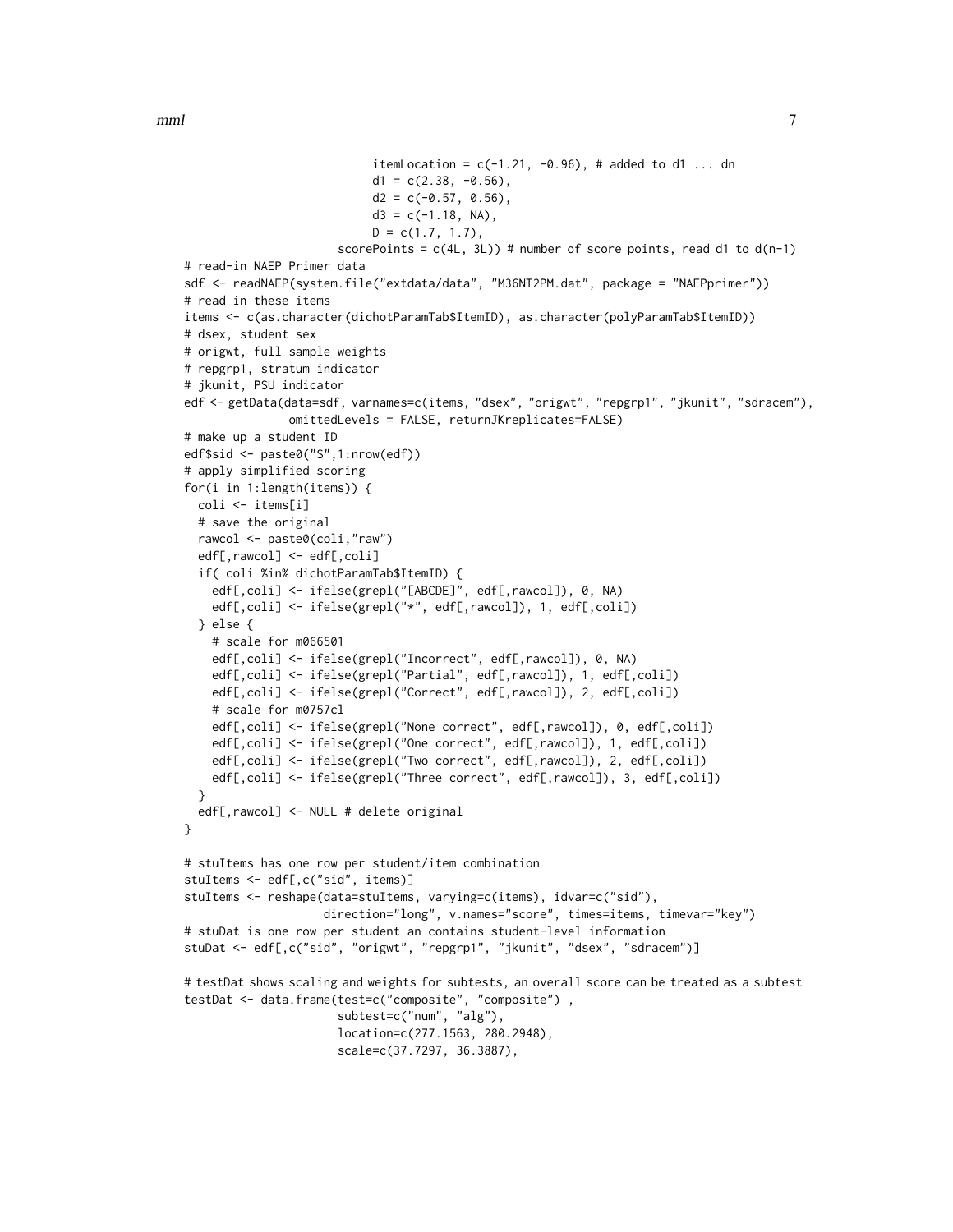```
subtestWeight=c(0.3,0.7))
```

```
# estimate a regression for Algebra subscale
mm1A \leftarrow mm1(alg \sim dsex,stuItems=stuItems, stuDat=stuDat,
            dichotParamTab=dichotParamTab, polyParamTab=polyParamTab,
            testScale=testDat,
            idVar="sid", weightVar="origwt", # these are column names on stuDat
            strataVar="repgrp1", PSUVar="jkunit")
# summary, with Taylor standard errors
summary(mmlA, varType="Taylor")
# composite regression
mmIC < -mml(composite ~ dsex,
            stuItems=stuItems, stuDat=stuDat,
            dichotParamTab=dichotParamTab, polyParamTab=polyParamTab,
            testScale=testDat,
            idVar="sid", weightVar="origwt", # these are column names on stuDat
            strataVar="repgrp1", PSUVar="jkunit")
# summary, with Taylor standard errors
summary(mmlC, varType="Taylor")
```
## End(Not run)